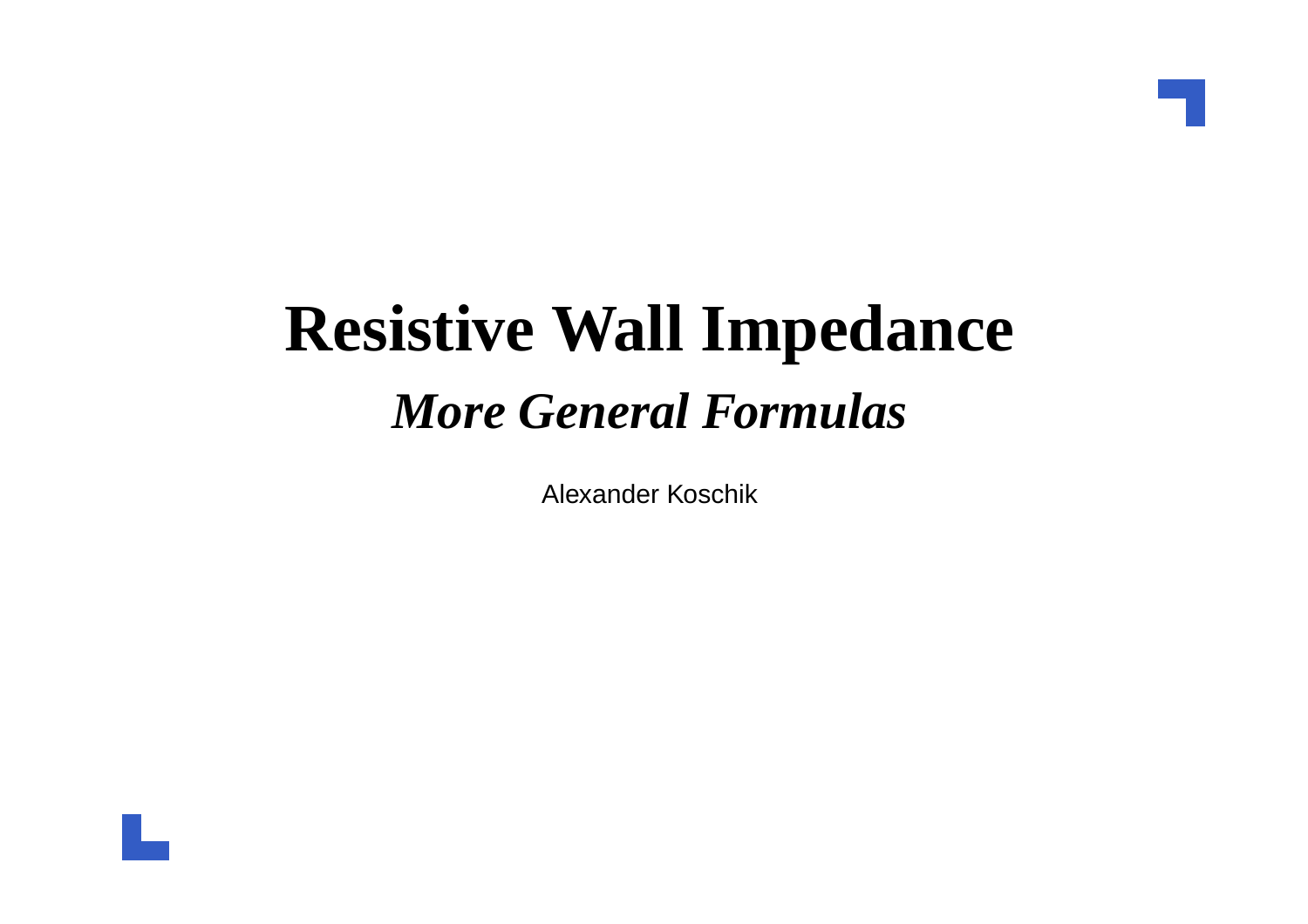#### **6 possible formulas ...**

$$
Z_{m=1}^{\perp,\text{ thick}}(\omega) = (\text{sgn }\omega + j) \frac{Z_0 L \delta_0 \mu_r}{2 \pi b^3} \cdot \sqrt{\frac{\omega_0}{|\omega|}}
$$
  

$$
Z_{m=1,\text{ ibp}}^{\perp,\text{ thick}}(\omega) = (1 + j \text{ sgn }\omega) \frac{Z_0 L}{2 \pi b^2} \frac{1}{-j + \text{ sgn }\omega \left(1 + b\sqrt{\frac{\sigma_c \mu_0}{2 \mu_r}} \sqrt{|\omega|}\right)}
$$

$$
Z_{m=1}^{\perp, \text{ thin}}(\omega) = \frac{c L}{\pi b^3 \sigma_c t_w \cdot \omega}
$$

$$
Z_{m=1, \text{ ibp}}^{\perp, \text{ thin}}(\omega) = \frac{Z_0 L}{2 \pi b^2} \cdot \frac{1}{\frac{1}{2} b t_w \sigma \mu_0 \cdot \omega - j}
$$

$$
Z_{m=1,}^{\perp,\text{ LV},\text{ n=2}}(\omega) = \frac{Z_0 L}{2\,\pi\,b^2} \cdot \left[\frac{b\,\mu_0\,\omega\left(\sqrt{\frac{c^2\,\mu_0^2\,\omega}{\omega - j\,\,c^2\,\mu_0\,\sigma}} + \sqrt{c^2\,\mu_0^2\,\text{tanh}\left(t_w\sqrt{j\,\mu_0\,\sigma\,\omega}\right)}\right]}{2\,\sqrt{c^2\,\mu_0^2\,\sqrt{\frac{c^2\,\mu_0^2\,\omega}{\omega - j\,\,c^2\,\mu_0\,\sigma}} + \frac{2\,c^2\,\mu_0^2\,\omega\,\tanh(t_w\sqrt{j\,\mu_0\,\sigma\,\omega})}{\omega - j\,\,c^2\,\mu_0\,\sigma}} - j\right]^{-1}
$$

$$
Z_{m=1,}^{\perp, \, \text{BL}}(\omega) = \text{algorithm}
$$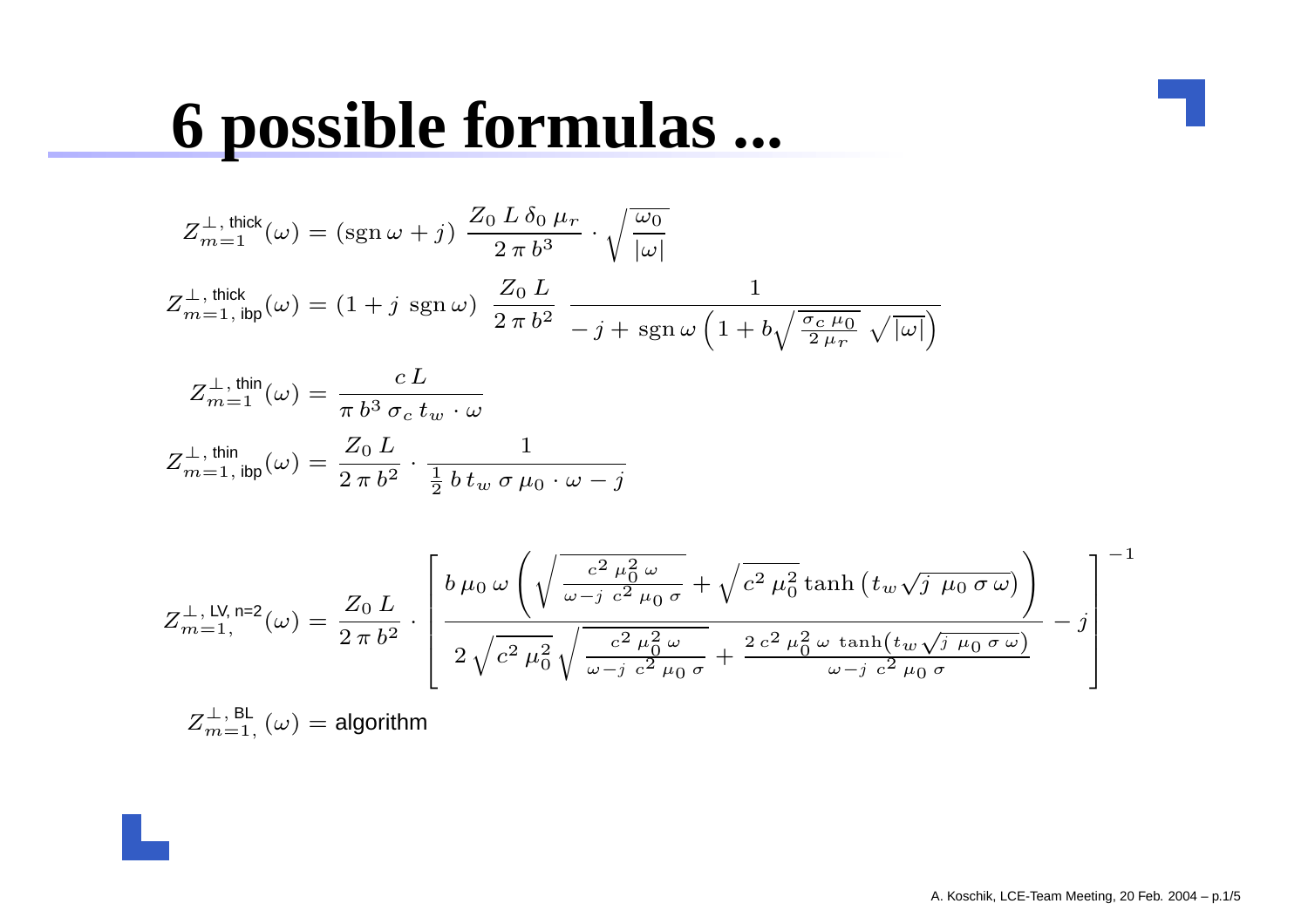# **Bench measurements revisited**



"Bench Measurements of Low Frequency Transverse Impedance", CERN-AB-2003-051 (RF)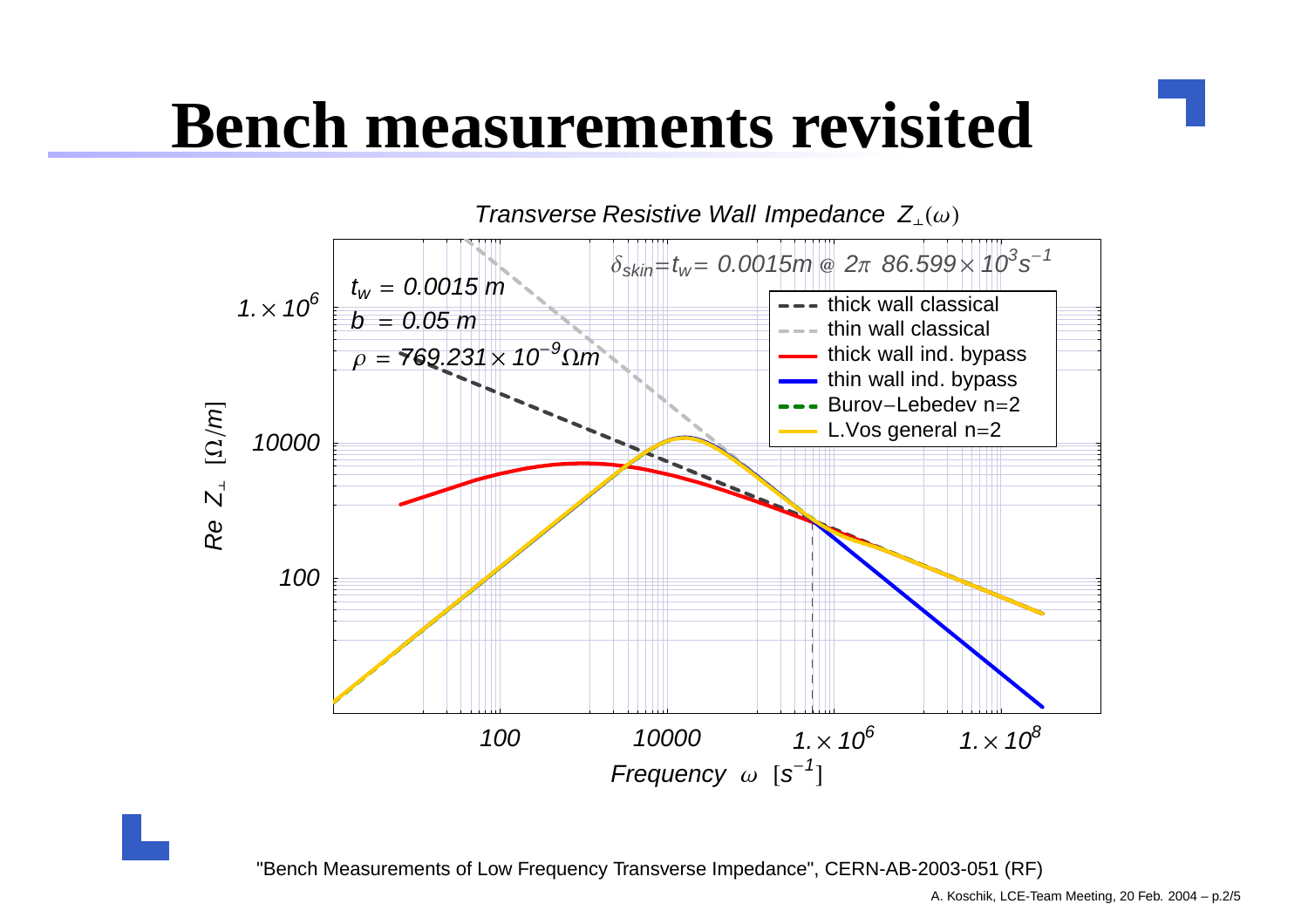# **Bench measurements revisited**



"Bench Measurements of Low Frequency Transverse Impedance", CERN-AB-2003-051 (RF)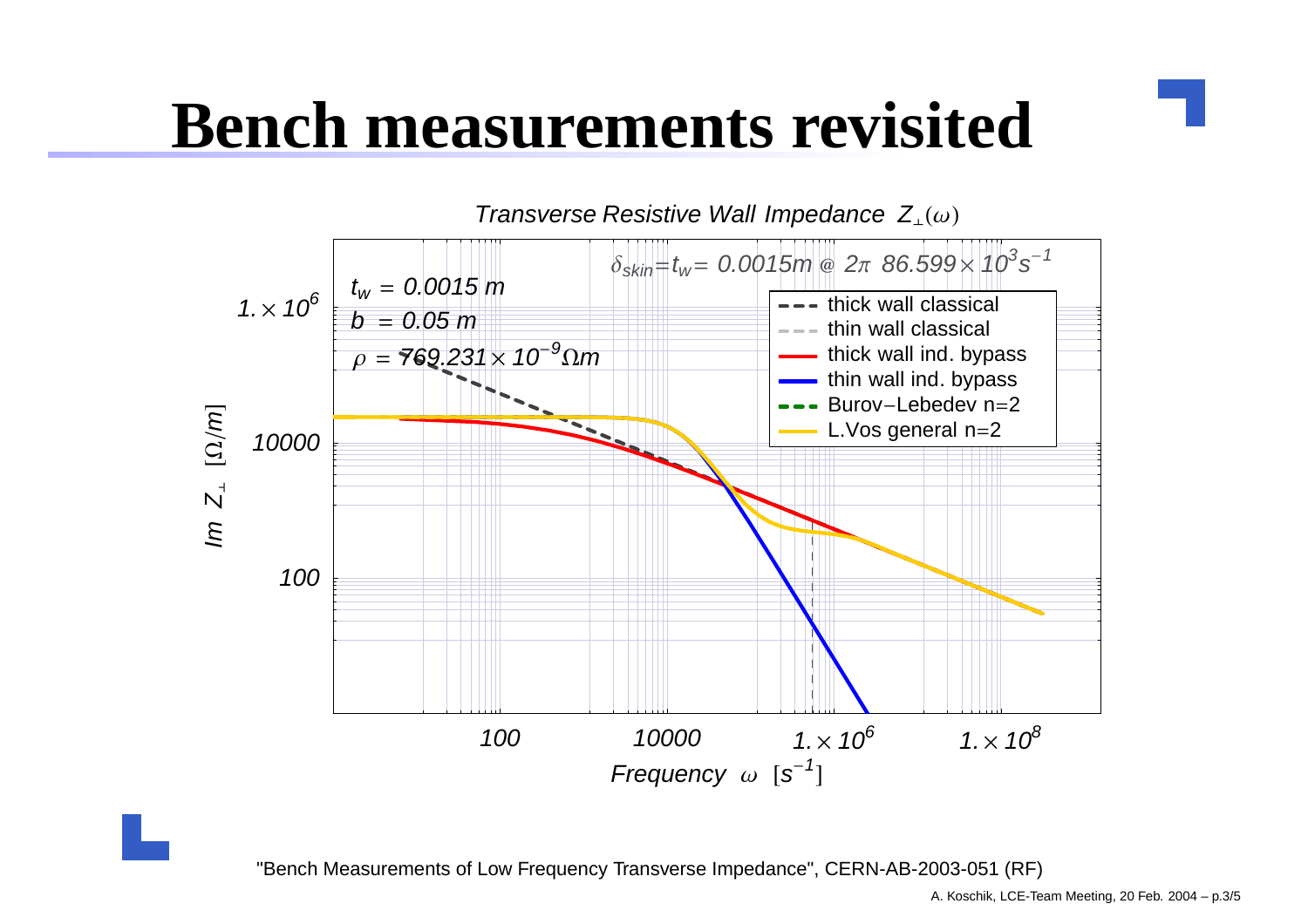# **LHC Collimators**